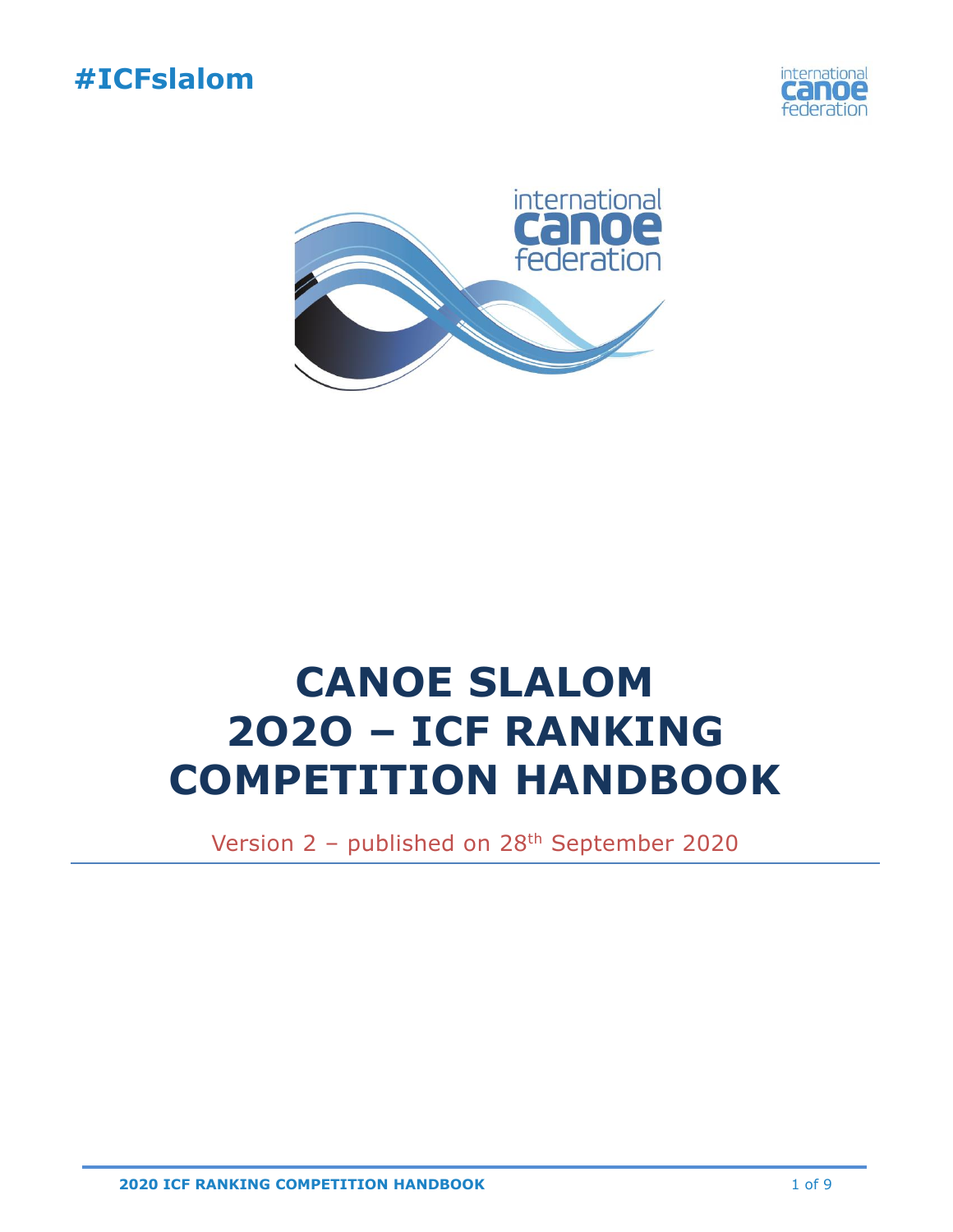## **#ICFslalom**



## **VERSIONS**

Version  $1$  – published on  $30<sup>th</sup>$  November 2019

• Initial version

Version 2 – published on 28th September 2020

- Updated calendar due to COVID19 pandemic
- New section II and III to explain ICF Board of Directors decision and consequences.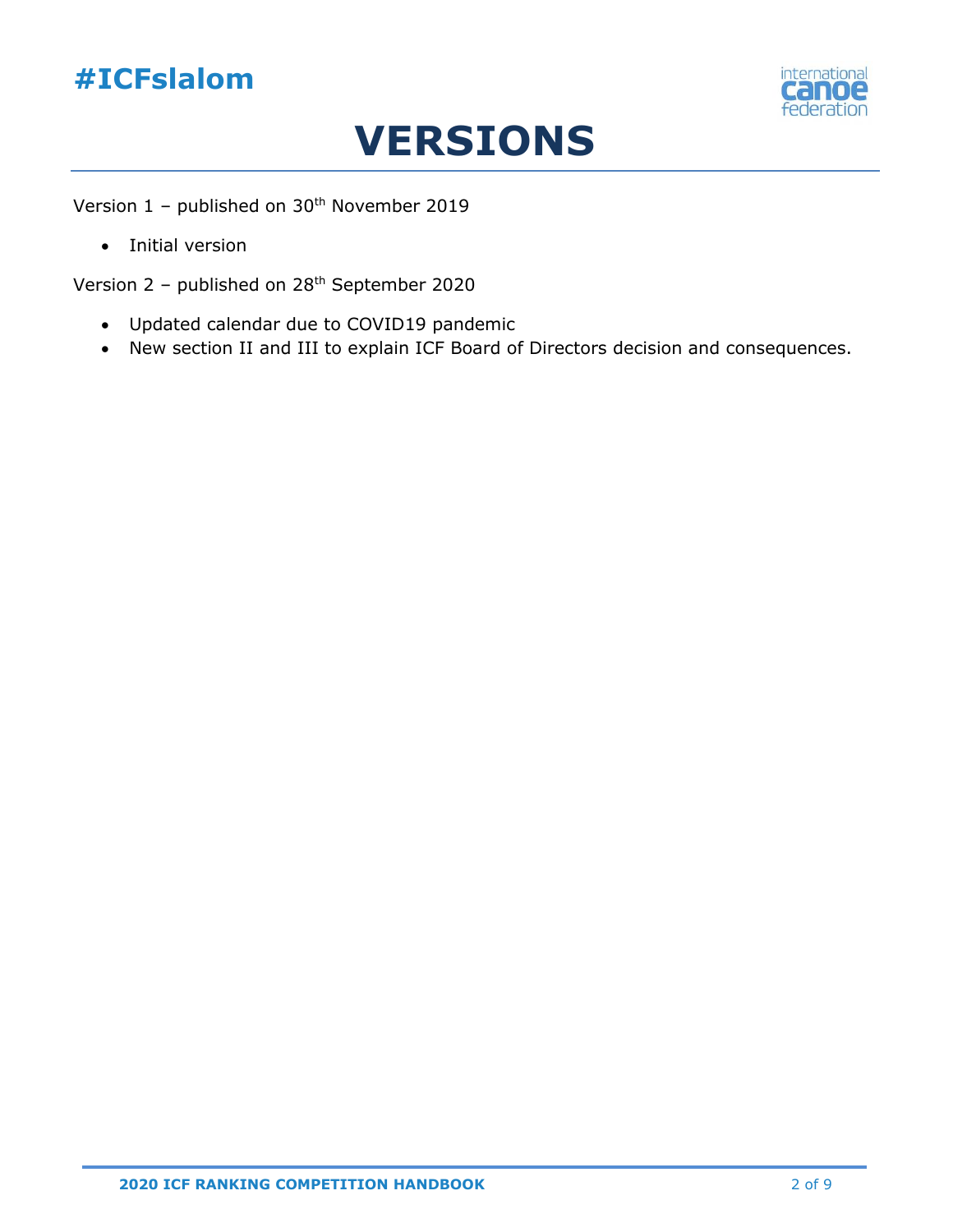

# **CONTENTS**

| I. 2020 ICF RANKING COMPETITION CALENDAR  4                    |
|----------------------------------------------------------------|
| II. COVID 19 PANDEMIC - ICF BOARD OF DIRECTORS DECISION (6 MAY |
|                                                                |
|                                                                |
|                                                                |
|                                                                |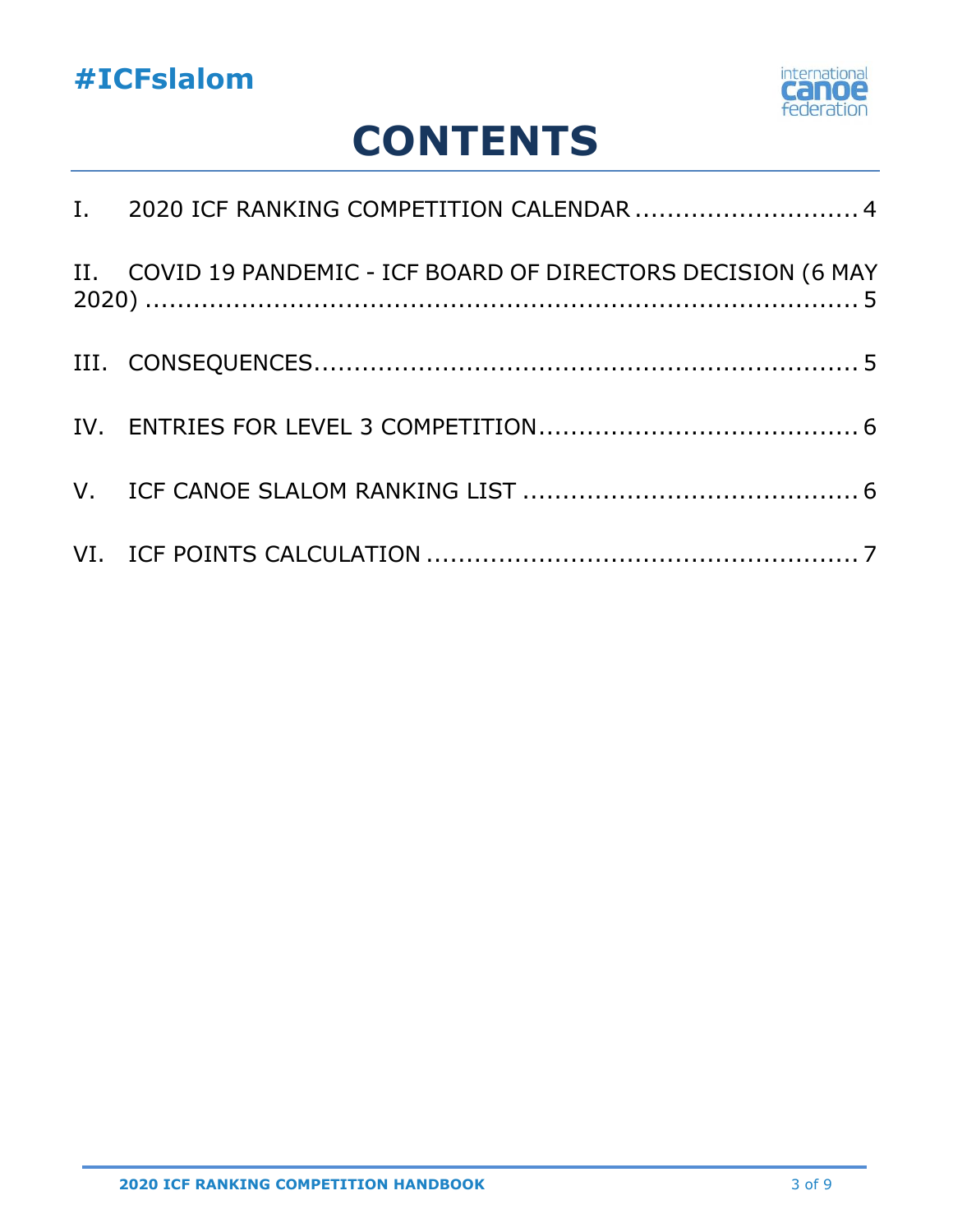

## <span id="page-3-0"></span>**I. 2020 ICF RANKING COMPETITION CALENDAR**

| <b>ICF</b><br>ID | <b>Name</b>                                                                       | <b>Country</b>        | <b>Event Location</b>    | <b>Type of Event</b>  | <b>Start</b>                                                      | End        | <b>Nominal</b><br><b>Entries</b><br><b>Deadline</b> |
|------------------|-----------------------------------------------------------------------------------|-----------------------|--------------------------|-----------------------|-------------------------------------------------------------------|------------|-----------------------------------------------------|
| 1775             | 2019 BRITISH CANOE SLALOM OPEN                                                    | UNITED KINGDOM        | LEE VALLEY - LONDON      | <b>RANKING RACE</b>   | 05.10.1019                                                        | 06.10.1019 | 25.09.2019                                          |
| 1775             | NZL OPEN CANOE SLALOM CHAMPIONSHIPS                                               | <b>NEW ZEALAND</b>    | <b>MANGAHAO</b>          | <b>RANKING RACE</b>   | 18.01.2020                                                        | 19.01.2020 | 08.01.2020                                          |
| 1653             | 2020 CANOE SLALOM OCEANIA CHAMPIONSHIPS<br>(OLYMPIC QUALIFIER)                    | <b>NEW ZEALAND</b>    | <b>AUCKLAND</b>          | CONTINENTAL CH.       | 01.02.2020                                                        | 03.02.2020 | 22.01.2020                                          |
|                  | 2020 ICF Ranking Release #1<br>15.02.2020                                         |                       |                          |                       |                                                                   |            |                                                     |
| 1487             | 2020 CANOE SLALOM AUSTRALIAN OPEN                                                 | <b>AUSTRALIA</b>      | <b>PENRITH</b>           | <b>RANKING RACE</b>   |                                                                   |            |                                                     |
| 1761             | 2020 ICF CANOE SLALOM WORLD RANKING BASEL HUNINGUE<br>(AFRICAN OLYMPIC QUALIFIER) | SWITZERLAND           | <b>BASEL - HUNINGUE</b>  | <b>RANKING RACE</b>   |                                                                   |            |                                                     |
| 1737             | 2020 ICF CANOE SLALOM RANKING RACE SOLKAN                                         | <b>SLOVENIA</b>       | <b>SOLKAN</b>            | <b>RANKING RACE</b>   |                                                                   |            |                                                     |
| 1654             | 2020 CANOE SLALOM ASIAN CHAMPIONSHIPS<br>(OLYMPIC QUALIFIER)                      | <b>THAILAND</b>       | <b>PATTAYA</b>           | CONTINENTAL CH.       |                                                                   |            |                                                     |
| 1766             | 2020 CANOE SLALOM PAN-AMERICAN CHAMPIONSHIPS<br>(OLYMPIC QUALIFIER)               | <b>BRAZIL</b>         | RIO DE JANEIRO           | CONTINENTAL CH.       |                                                                   |            |                                                     |
| 1755             | 2020 ICF CANOE SLALOM WORLD RANKING MARKKLEEBERG                                  | <b>GERMANY</b>        | <b>MARKKLEEBERG</b>      | <b>RANKING RACE</b>   | <b>FROZEN PERIOD DUE</b><br><b>TO COVID 19</b><br><b>PANDEMIC</b> |            |                                                     |
| 1736             | 2020 ECA CANOE SLALOM OPEN CUP TACEN                                              | <b>SLOVENIA</b>       | <b>TACEN</b>             | <b>RANKING RACE</b>   |                                                                   |            |                                                     |
| 1772             | 2020 PYRENEES CANOE SLALOM CUP 1                                                  | <b>SPAIN</b>          | LA SEU D'URGELL          | <b>RANKING RACE</b>   |                                                                   |            |                                                     |
| 1773             | 2020 PYRENEES CANOE SLALOM CUP 2                                                  | <b>FRANCE</b>         | PAU                      | <b>RANKING RACE</b>   |                                                                   |            |                                                     |
| 1374             | 2020 CANOE SLALOM EUROPEAN CHAMPIONSHIPS<br>(OLYMPIC QUALIFIER)                   | <b>UNITED KINGDOM</b> | LEE VALLEY               | CONTINENTAL CH.       |                                                                   |            |                                                     |
| 1759             | 72ND INTERNATIONAL TATRA CANOE SLALOM                                             | <b>SLOVAKIA</b>       | <b>LIPTOVSKY MIKULAS</b> | <b>RANKING RACE</b>   |                                                                   |            |                                                     |
| 1683             | ICF WORLD RANKING CANOE SLALOM MERANO                                             | <b>ITALY</b>          | <b>MERANO</b>            | <b>RANKING RACE</b>   |                                                                   |            |                                                     |
| 1550             | 2020 ICF CANOE SLALOM WORLD CUP 1                                                 | <b>ITALY</b>          | <b>IVREA</b>             | <b>WORLD CUP</b>      |                                                                   |            |                                                     |
| 1551             | 2020 ICF CANOE SLALOM WORLD CUP 2                                                 | <b>FRANCE</b>         | PAU                      | <b>WORLD CUP</b>      |                                                                   |            |                                                     |
| 1265             | 2020 ICF JUNIOR & U23 CANOE SLALOM WORLD CHAMPIONSHIPS                            | <b>SLOVENIA</b>       | LJUBLJANA-TACEN          | WORLD CH.             |                                                                   |            |                                                     |
| 1459             | TOKYO 2020 OLYMPIC GAMES - CANOE SLALOM                                           | <b>JAPAN</b>          | <b>TOKYO</b>             | <b>OLYMPICS GAMES</b> |                                                                   |            |                                                     |
| 1763             | 2020 CANOE SLALOM WORLD RANKING RACE PRAGUE                                       | <b>CZECH REPUBLIC</b> | <b>PRAGUE</b>            | <b>RANKING RACE</b>   |                                                                   |            |                                                     |
| 1764             | CHILLIWACK CANOE SLALOM OPEN                                                      | <b>CANADA</b>         | <b>CHILLIWACK</b>        | <b>RANKING RACE</b>   |                                                                   |            |                                                     |
| 1552             | 2020 ICF CANOE SLALOM WORLD CUP 3                                                 | <b>SLOVAKIA</b>       | <b>LIPTOVSKY MIKULAS</b> | <b>WORLD CUP</b>      |                                                                   |            |                                                     |
| 1760             | 2020 CANOE SLALOM SLOVAK OPEN                                                     | <b>SLOVAKIA</b>       | BRATISLAVA-CUNOVO        | <b>RANKING RACE</b>   |                                                                   |            |                                                     |
| 1553             | 2020 ICF CANOE SLALOM WORLD CUP 4                                                 | <b>CZECH REPUBLIC</b> | <b>PRAGUE</b>            | <b>WORLD CUP</b>      |                                                                   |            |                                                     |
| 1560             | 2020 CANOE SLALOM NON-OLYMPIC EVENTS WORLD CHAMPIONSHIPS                          | <b>GERMANY</b>        | <b>MARKKLEEBERG</b>      | WORLD CH.             |                                                                   |            |                                                     |
| 1554             | 2020 ICF CANOE SLALOM WORLD CUP FINAL                                             | <b>GERMANY</b>        | <b>MARKKLEEBERG</b>      | <b>WORLD CUP</b>      |                                                                   |            |                                                     |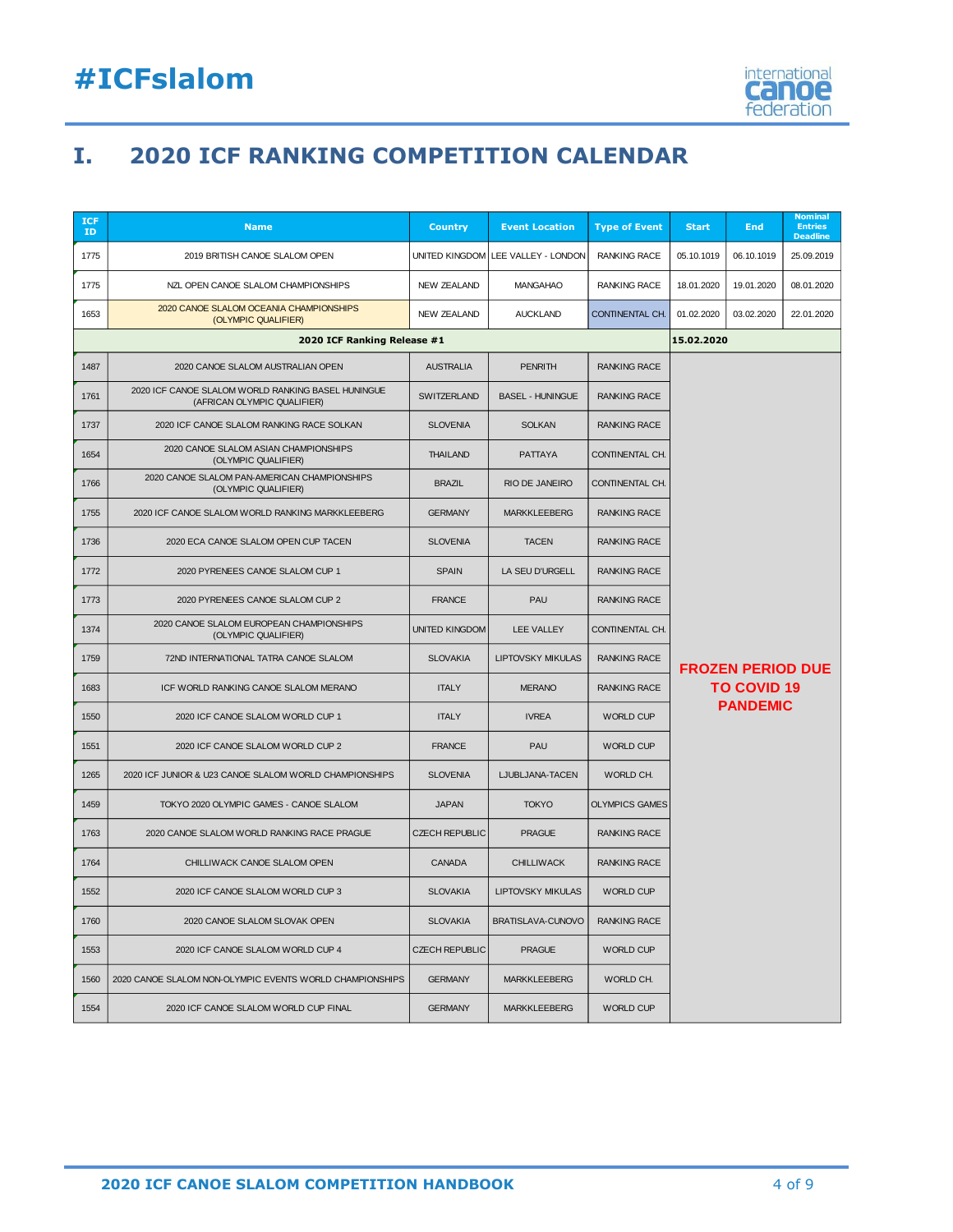

## <span id="page-4-0"></span>**II. COVID 19 PANDEMIC - ICF BOARD OF DIRECTORS DECISION (6 MAY 2020)**

Following recommendations from the ICF Secretary General and the ICF Canoe Slalom Committee, the ICF Board of Directors agreed to freeze the ICF Canoe Slalom Ranking from 15 February 2020 until 31 December 2020 to ensure fair access for all athletes to the ranking.

There will be no ICF ranking points allocated for competitions in this period.

The ICF Canoe Slalom ranking is part of the Olympic Qualification system if a Continental Olympic Qualifier competition is cancelled. The fairness and the accuracy of the ranking is a major consideration.

## <span id="page-4-1"></span>**III. CONSEQUENCES FOR ICF RANKING CALCULATION**

The new two-year ranking period covers events in the 18 months prior to 15 February 2020, (already calculated in ICF CSL Ranking release 2020-1) and then from 1 January 2021 until 31 May 2021.

The next Canoe Slalom ICF ranking showing the period as listed above will be published on 1 June 2021.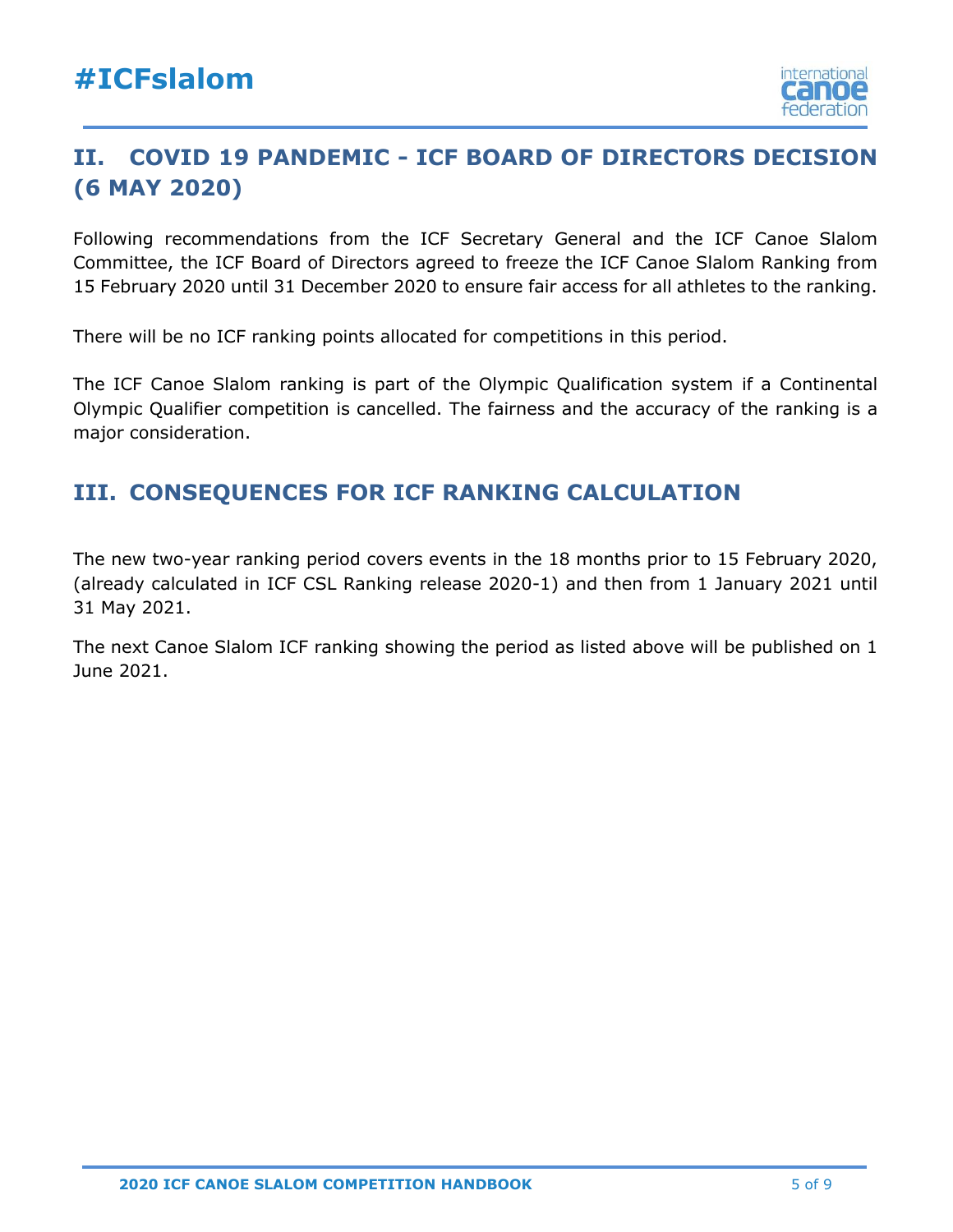

## <span id="page-5-0"></span>**IV. ENTRIES FOR LEVEL 3 COMPETITION**

Entries are open without limitation of the number of boats per event and per federation. However, the Host National Federation can limit the number of boats per event per Federation to not less than 6 boats per event. This must be recorded on the calendar when the entries open on SDP and included in the  $1<sup>st</sup>$  information bulletin. Two weeks before the closing deadline, the limit will be reviewed and may be extended.

This rule means that:

- Each participating boat will gain International Ranking points.
- National Federations must do all of the entries through the ICF online entries system (SDP).

From 2020, ICF Canoe Slalom Committee limits each nation to hosting no more than two International ranking races (level 3) in any year.

### <span id="page-5-1"></span>**V. ICF CANOE SLALOM RANKING LIST**

The ICF Canoe Slalom Ranking List is established by taking the average of the best 5 ICF Ranking Points achieved by any competitor participating in the ICF Canoe Slalom Ranking Series of events.

Events included in the calculation of the ICF Canoe Slalom Ranking span a two-year period. Therefore, all races in the two-year period directly before the relevant release date are considered and the best 5 counted for each Athletes ranking.

Athletes having 5 or more results, whilst still averaging the best 5 results, are ranked above all Athletes having only 4 results; those with only 4 results are ranked above those with 3 results. Athletes with 3 results are ranked above Athletes with 2 results and Athletes with 1 result are ranked at the bottom of the list.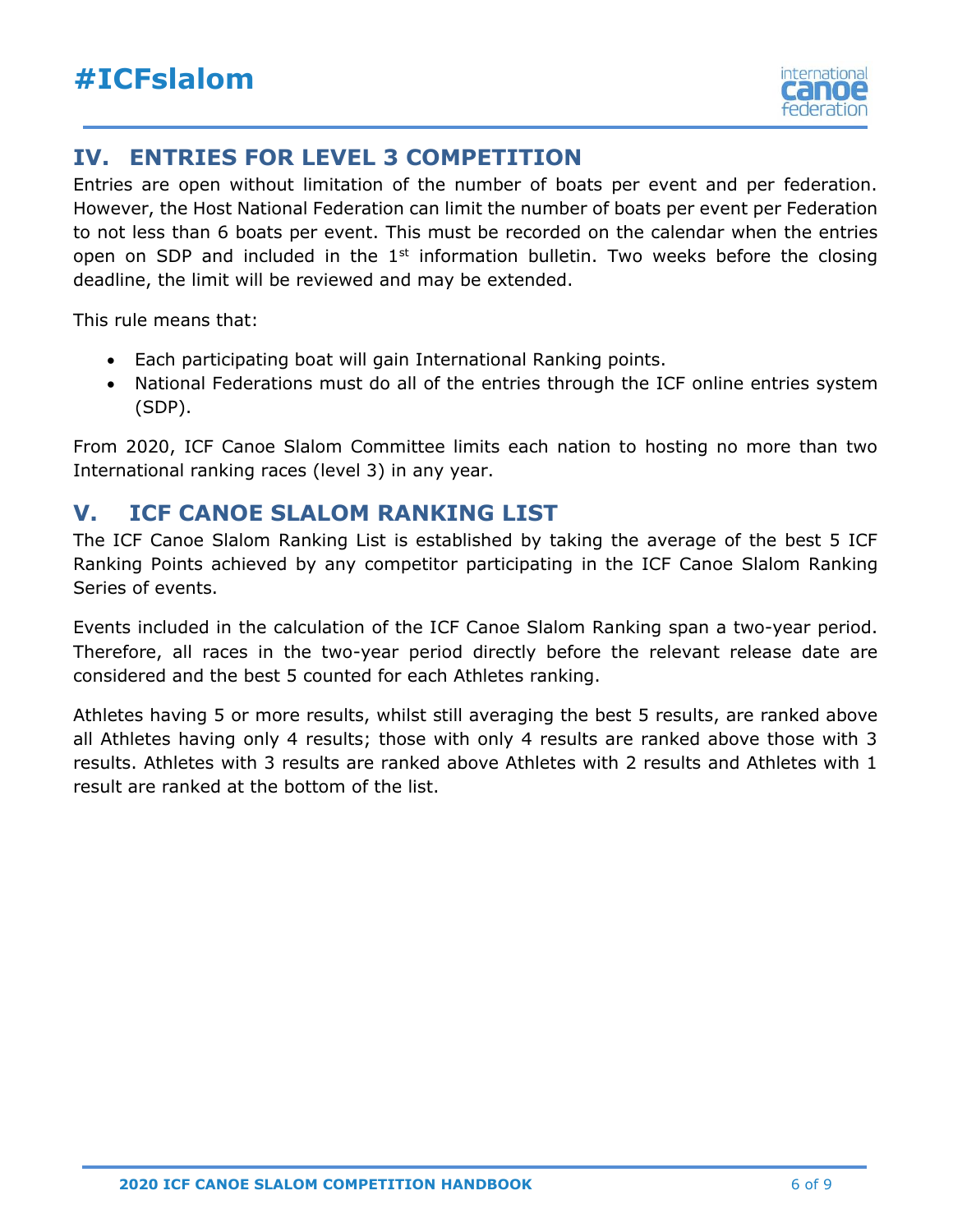

## <span id="page-6-0"></span>**VI. ICF POINTS CALCULATION**

#### **A. Principle**

ICF points are calculated separately for each phase (Heats, Semi final or Final) in which a boat participates. The lowest point value out of those 3 is the ICF points earned by the boat for that race.

#### **B. General Formula for Race Points**

**IcfPoints** = PhaseOffset +  $\frac{\text{PhaseFactor} \times \text{Score}}{\text{ScoreLeader}}$  – PhaseFactor + QualityFactor

#### • **Phase Offset**

| <b>Phase</b> | <b>PhaseOffset</b> |
|--------------|--------------------|
| Final        |                    |
| Semi final   | 10                 |
| <b>Heats</b> | 20                 |

#### • **Quality Factor**

o ICF competition Level 1 and Level 2

For ICF CSL World Cups, World Championships and Olympic Games the Quality Factor is "0"

o ICF competition Level 3

The "Quality Factor" is calculated by identifying the five (5) competing Athletes who are ranked highest on the ICF CSL Ranking list. The ICF Ranking points for these Athletes are averaged and this becomes the "QualityFactor" for that event.

Any entered boat who receives a DNS in both Heats runs will not be considered in the Quality Factor calculation.

- **Score:** results of the boat in seconds
- **ScoreLeader:** results of the fastest boat in that phase in seconds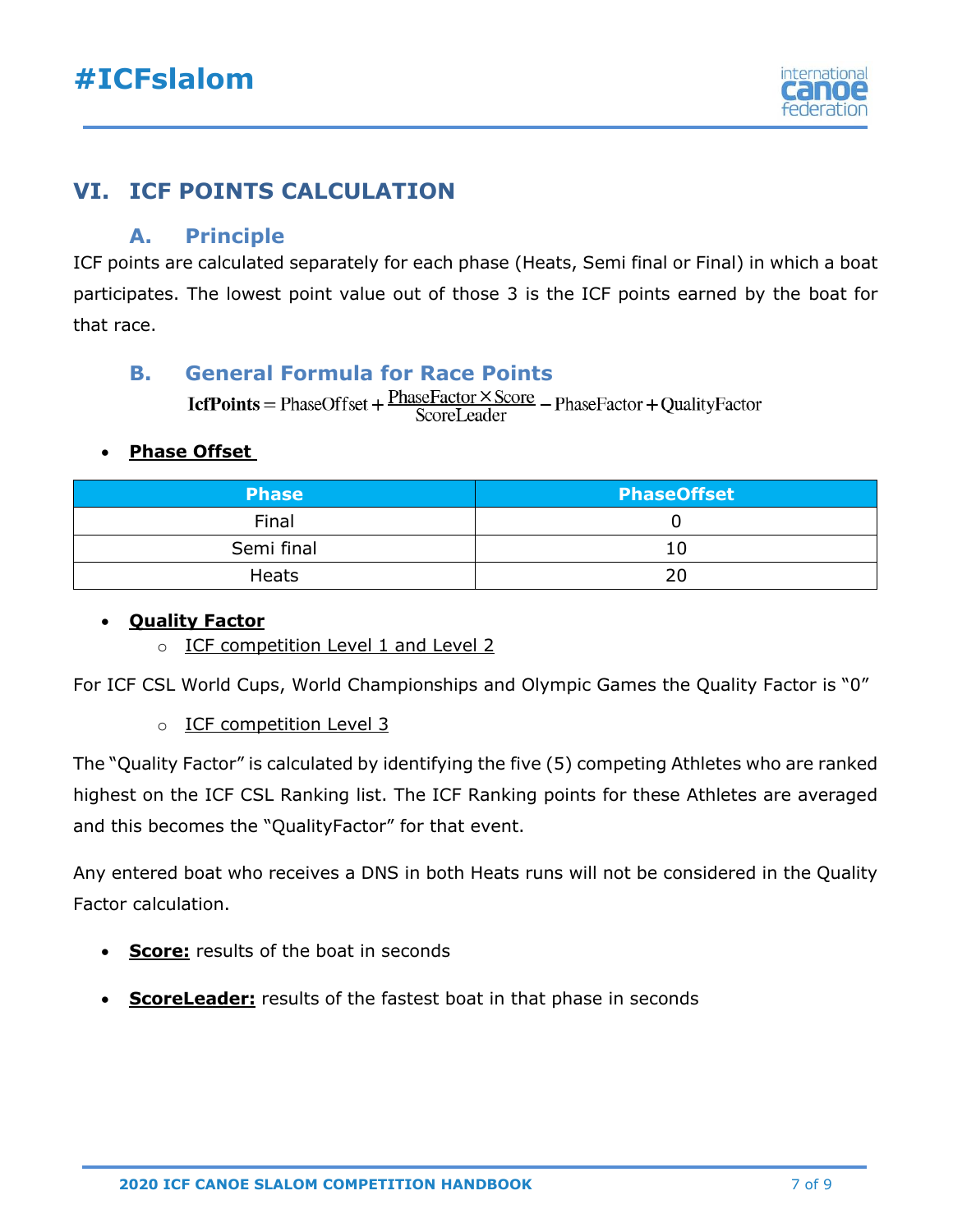## **#ICFslalom**



#### **C. Sample Calculation of IcfPoints**

#### **1. Example 1**

- Competition phase → Final, therefore **Phase Offset = 0**,
- **PhaseFactor** = 150
- Competition is a World Championships, therefore **Quality Factor** = 0
- Boat 1 score  $= 89.60$  seconds
- $\bullet$  Boat 2 score = 90.82 seconds
- Boat 3 score  $= 141.91$  seconds

*Points for Boat 1 (winner of finals) = 0 + ((150 \* 89.6)/ 89.6)-150+0 = 0.00*

*Points for Boat 2 = 0+((150 \* 90.82)/89.6)-150+0 = 2.042 = 2.04*

*Points for Boat 3 = 0+((150 \* 141.91)/89.6)-150+0 = 87.572 = 87.57* 

#### **2. Example 2**

- Competition phase = Semi Finals therefore phase offset =  $10$ ,
- **PhaseFactor** = 150
- Competition is a World Cup, therefore **QualityFactor** = 0
- Boat  $1$  score = 101.76 seconds
- Boat 2 score  $= 100.86$  seconds
- Boat 3 score  $= 103.19$  seconds,

*Points for Boat 1 = 10+ ((150 \* 101.76) / 100.86)-150 = 12.8256 = 12.83*

*Points for Boat 2 (winner of the semi final) = 10+ ((150 \* 100.86) / 100.86)-150 = 10*

Points for 
$$
Boat 3 = 10 + \frac{(150 * 103.19)}{100.86} - 150 = 13.4561 = 13.46
$$

For Boat 3 the semi final ranking points are better than ranking points they score in the finals phase due to a "50" second penalty received in the Finals, their semi final points would be used as their ranking points for this race.

The calculation of ranking points for the heats phase would follow the same formula as above using 20 as the Phase Offset.